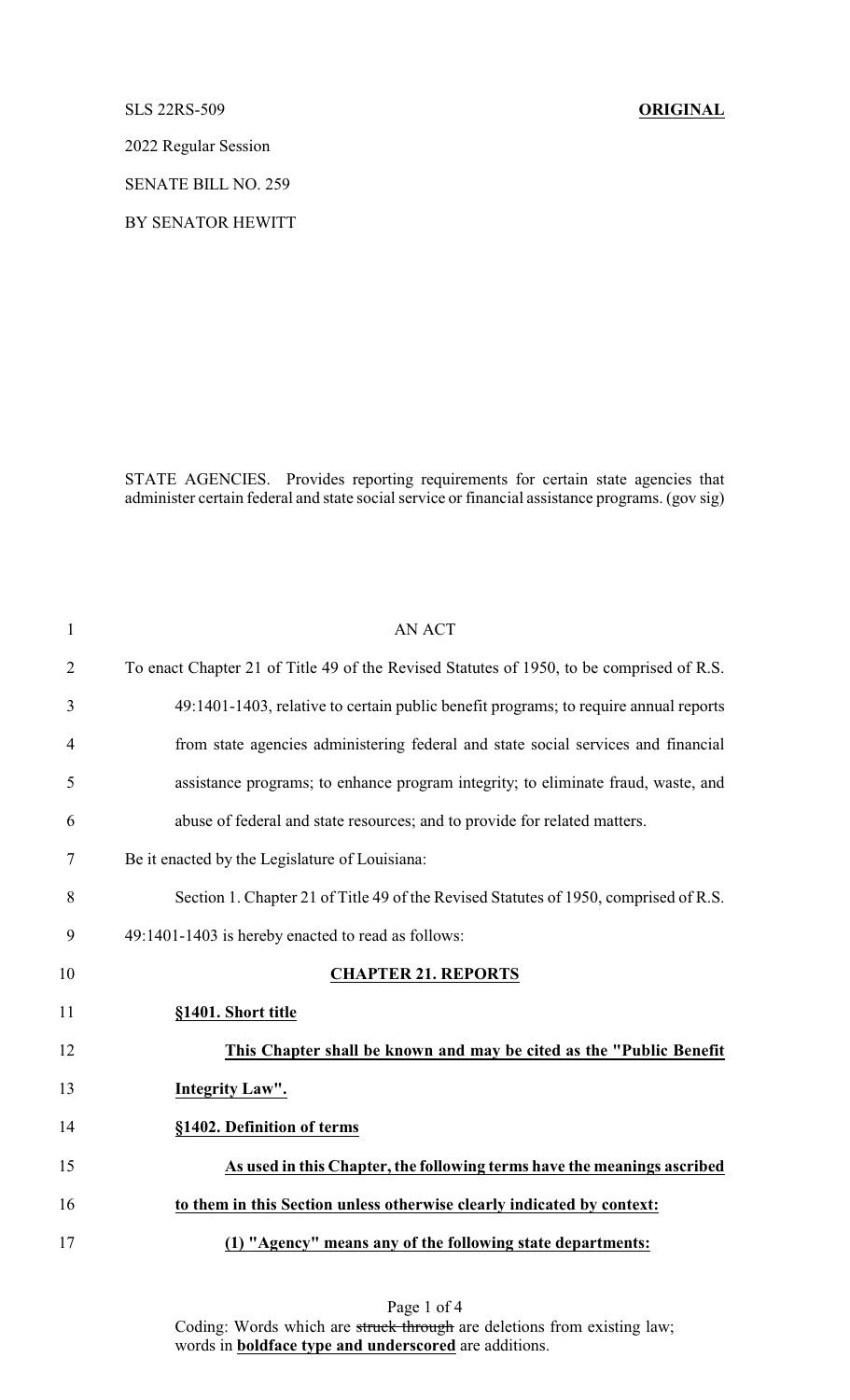| $\mathbf{1}$   | (a) Department of Children and Family Services.                             |
|----------------|-----------------------------------------------------------------------------|
| $\overline{2}$ | (b) Department of Education.                                                |
| 3              | (c) Louisiana Department of Health.                                         |
| 4              | (d) Louisiana Workforce Commission.                                         |
| 5              | (2) "Program" means any of the following:                                   |
| 6              | (a) Medicaid.                                                               |
| 7              | (b) Temporary Assistance for Needy Families (TANF).                         |
| 8              | (c) Family Independence Temporary Assistance (FITAP).                       |
| 9              | (d) Supplemental Nutrition Assistance Program (SNAP).                       |
| 10             | (e) Supplemental Nutrition Assistance Program for Women, Infants, and       |
| 11             | Children (WIC).                                                             |
| 12             | (f) Unemployment Compensation.                                              |
| 13             | (g) Child Care Assistance Program (CCAP).                                   |
| 14             | §1403. Reports                                                              |
| 15             | Beginning in 2023, any agency that administers a program shall, no later    |
| 16             | than February fifteenth of each year, submit a report to the legislature,   |
| 17             | providing, at a minimum, the following information:                         |
| 18             | (1) For the current fiscal year, the total dollar amount and percentage     |
| 19             | of the agency's budget for the program allocated for program integrity and  |
| 20             | eliminating fraud, waste, and abuse.                                        |
| 21             | (2) A description of the agency's current policies and practices that       |
| 22             | reduce fraud, waste, and abuse of program benefits.                         |
| 23             | (3) For the preceding calendar year, the total number of individuals        |
| 24             | determined by the agency or Legislative Auditor to have improperly received |
| 25             | benefits through the program and the total dollar amount of benefits        |
| 26             | improperly received.                                                        |
| 27             | (4) The type and amount of improper payments.                               |
| 28             | (5) The type and amount of any improper payments prevented, if known.       |
| 29             | (6) The dollar amount the state saved in preventing improper payments,      |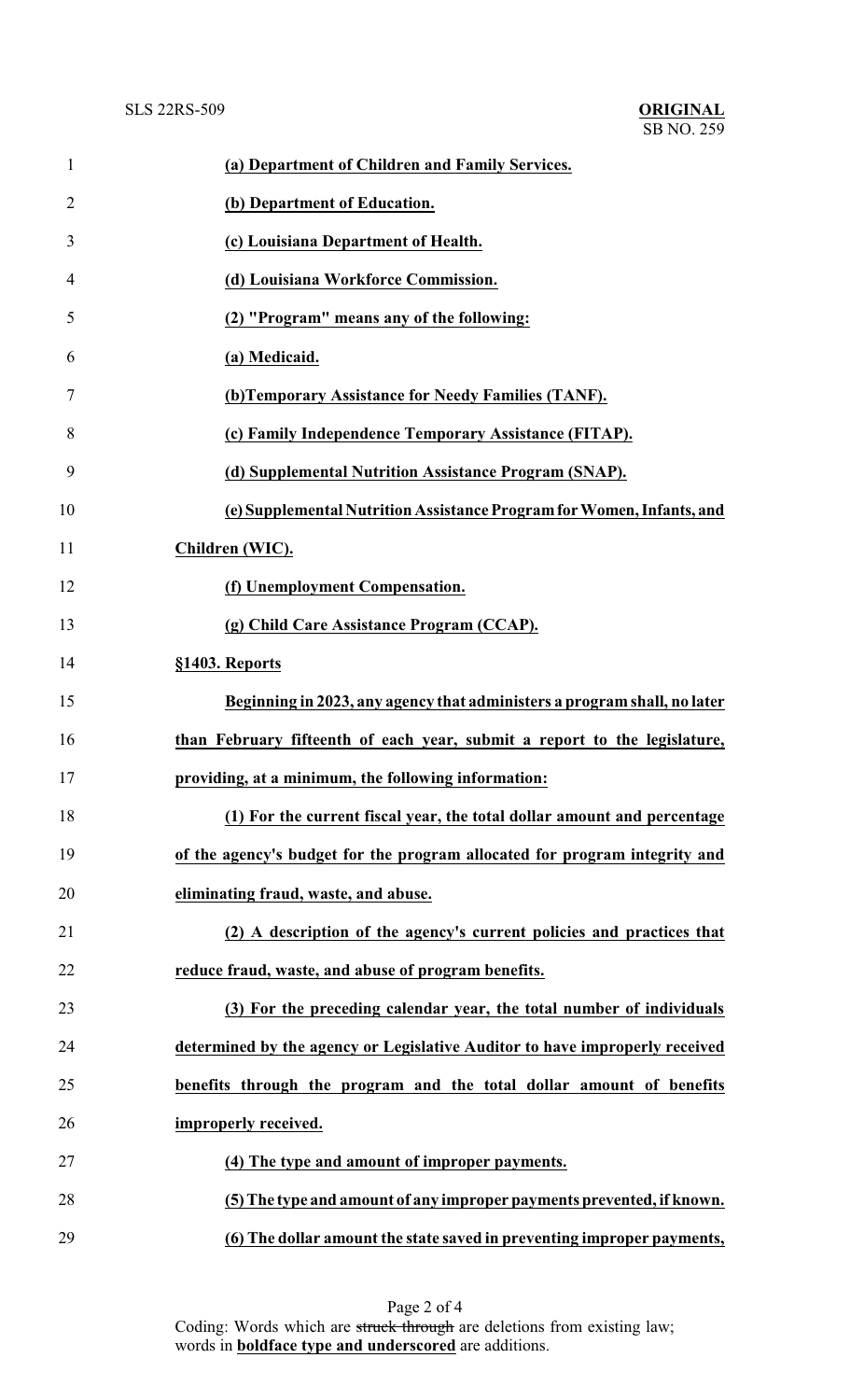| $\mathbf{1}$   | and if any, in recouping improper payments.                                                   |
|----------------|-----------------------------------------------------------------------------------------------|
| $\overline{2}$ | (7) A description of all policies, processes, and procedures in place at the                  |
| $\mathfrak{Z}$ | agency to determine eligibility for the program. The description shall include                |
| $\overline{4}$ | details about what information the agency verifies or cross-checks through                    |
| 5              | databases and data exchanges with other agencies, including national databases,               |
| 6              | and the frequency of that verification or cross-checking.                                     |
| 7              | (8) A description of all policies, processes, and procedures in place at the                  |
| 8              | agency to identify individuals receiving benefits under the program who are no                |
| 9              | longer eligible to receive benefits and what steps, if any, are taken and under               |
| 10             | what time line, to remove identified individuals from program participation.                  |
| 11             | (9) A detailed description of all policies, processes, and procedures in                      |
| 12             | place at the agency to verify federal or state work or work search requirements               |
| 13             | for benefit eligibility, if applicable.                                                       |
| 14             | (10) The agency's rate of consistency in performing the verification                          |
| 15             | checks.                                                                                       |
| 16             | (11) A description of any barriers the agency identifies to implementing                      |
| 17             | additional program integrity measures, including privacy or data sharing                      |
| 18             | impediments, administrative burden, and any increase in financial cost.                       |
| 19             | (12) A description of all metrics and data points used by the agency to                       |
| 20             | measure success of the program, including all metrics and data points related                 |
| 21             | to program integrity and fraud.                                                               |
| 22             | Section 2. This Act shall become effective upon signature by the governor or, if not          |
| 23             | signed by the governor, upon expiration of the time for bills to become law without signature |
| 24             | by the governor, as provided by Article III, Section 18 of the Constitution of Louisiana. If  |
| 25             | vetoed by the governor and subsequently approved by the legislature, this Act shall become    |
| 26             | effective on the day following such approval.                                                 |